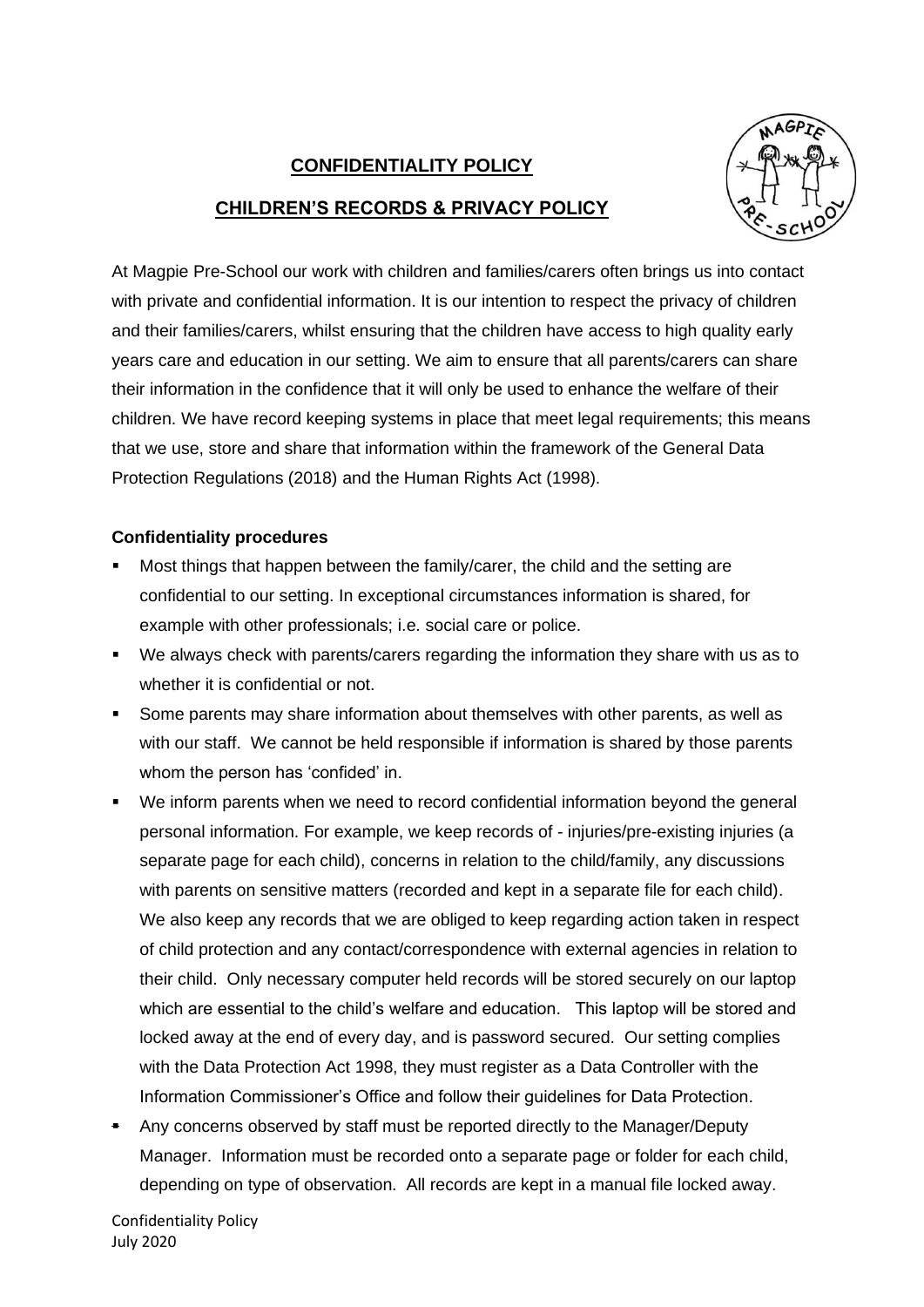- Our staff discuss children's general progress and wellbeing together in meetings, but more sensitive information is restricted to our Manager and the child's key person, and is shared with other staff on a need to know basis. We do not discuss children with staff who are not involved in the child's care, nor with other parents or anyone else outside of the setting.
- Our discussions with other professionals take place within a professional framework and not on an informal or ad-hoc basis.
- Where third parties share information about an individual our practitioners and Manager(s) check if it is confidential, both in terms of the party sharing the information and of the person whom the information concerns.
- Staff should not discuss the children or setting on Facebook or any other social networking site and should adopt high standards of personal conduct in order to maintain the confidence and respect of the public in general and all those with whom they work.
- During their induction period, new staff members will be made aware of the importance of confidentiality within the setting. All staff within the setting (including students, volunteers and cleaning staff) will be advised of our confidentiality policy and made aware they are required to respect it.

## **Client access to records procedures**

Parents may request access to any confidential records we hold on their child/family following the procedure below:

- The parent is the 'subject' of the file in the case where a child is too young to give 'informed consent' and has a right to see information that our setting has compiled on them.
- Any request to see the child's personal file by a parent/person with parental responsibility must be made in writing to the setting Manager.
- We acknowledge the request in writing, informing the parent that an arrangement will be made for him/her to see the file contents, subject to third party consent.
- Our written acknowledgement allows one month for the file to be made ready and available. We will be able to extend this by a further two months where requests are complex or numerous. If this is the case, we will inform you and explain why the extension is necessary.
- A fee may be charged for repeated requests, or where a request requires excessive administration to fulfil.
- Our Manager will inform the Deputy Manager, Safeguarding Officer, and Chair Person and legal advice may be sought before sharing a file.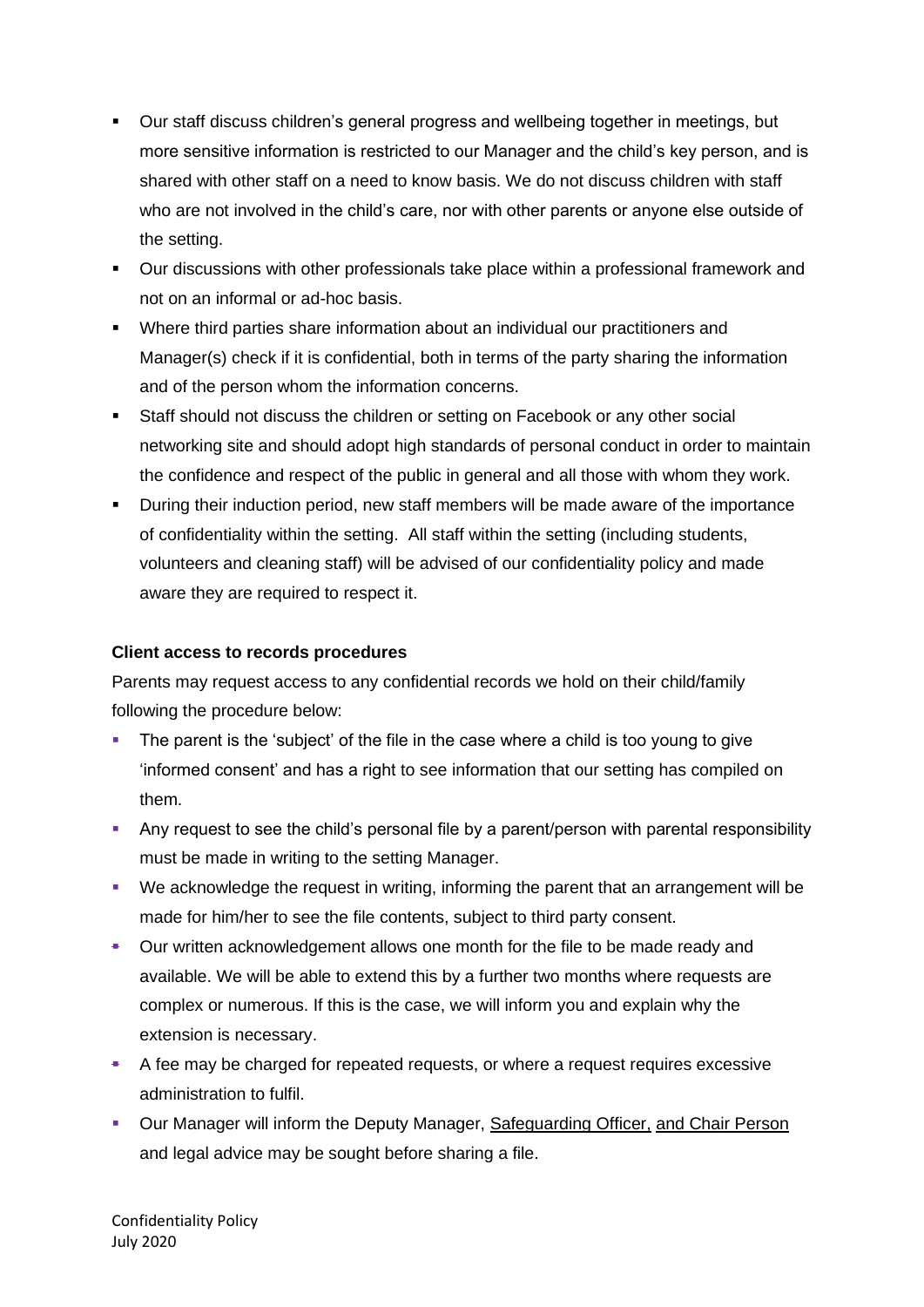- Our Manager will go through the file with the Deputy Manager to ensure that all documents have been filed correctly, that entries are in date order and that there are no missing pages. The Manager will note any information, entry or correspondence or other document which mentions a third party.
- **The Manager will write to each of those individuals explaining that the subject has** requested sight of the file, which contains a reference to them, stating what this is.
- **They are asked to reply in writing to the Manager giving or refusing consent for** disclosure of that material.
- We keep copies of these letters and their replies on the child's file.
- 'Third parties' include each family member noted on the file; so where there are separate entries pertaining to each parent, step parent, grandparent etc. we will write to each of them to request third party consent.
- **•** Third parties also include workers from any other agency, including children's social care and the health authority for example. Agencies will normally refuse consent to share information, preferring instead for the parent to be redirected to those agencies for a request to see their file held by that agency.
- Members of our staff should also be written to, but we reserve the right under the legislation to override a refusal for consent or to just delete the name of the staff member and not the information. We may grant refusal if the member of staff has provided information that could be considered 'sensitive' and the staff member may be in danger if that information is disclosed; or if that information is the basis of a police investigation. However, if the information is not sensitive, then it is not in our interest to withhold that information from a parent. In each case this should be discussed with members of staff and decisions recorded.
- When we have received all the consents/refusals the Manager will take a photocopy of the complete file. On the copy of the file, The Manager will remove any information that a third party has refused consent for us to disclose and blank out any references to the third party, and any information they have added to the file, using a thick marker pen.
- **The copy file is then checked by Deputy Manager.**
- What remains is the information recorded by the setting, detailing the work initiated and followed by them in relation to confidential matters. This is called the 'clean copy'.
- We photocopy the 'clean copy' again and collate it for the parent to see.
- **•** The Manager informs the parent that the file is now ready and invites the parent(s) to make an appointment to view it.
- **The Manager and the Deputy Manager will meet with the parent to go through the file,** explaining the process as well as the content of the records about the child and the work